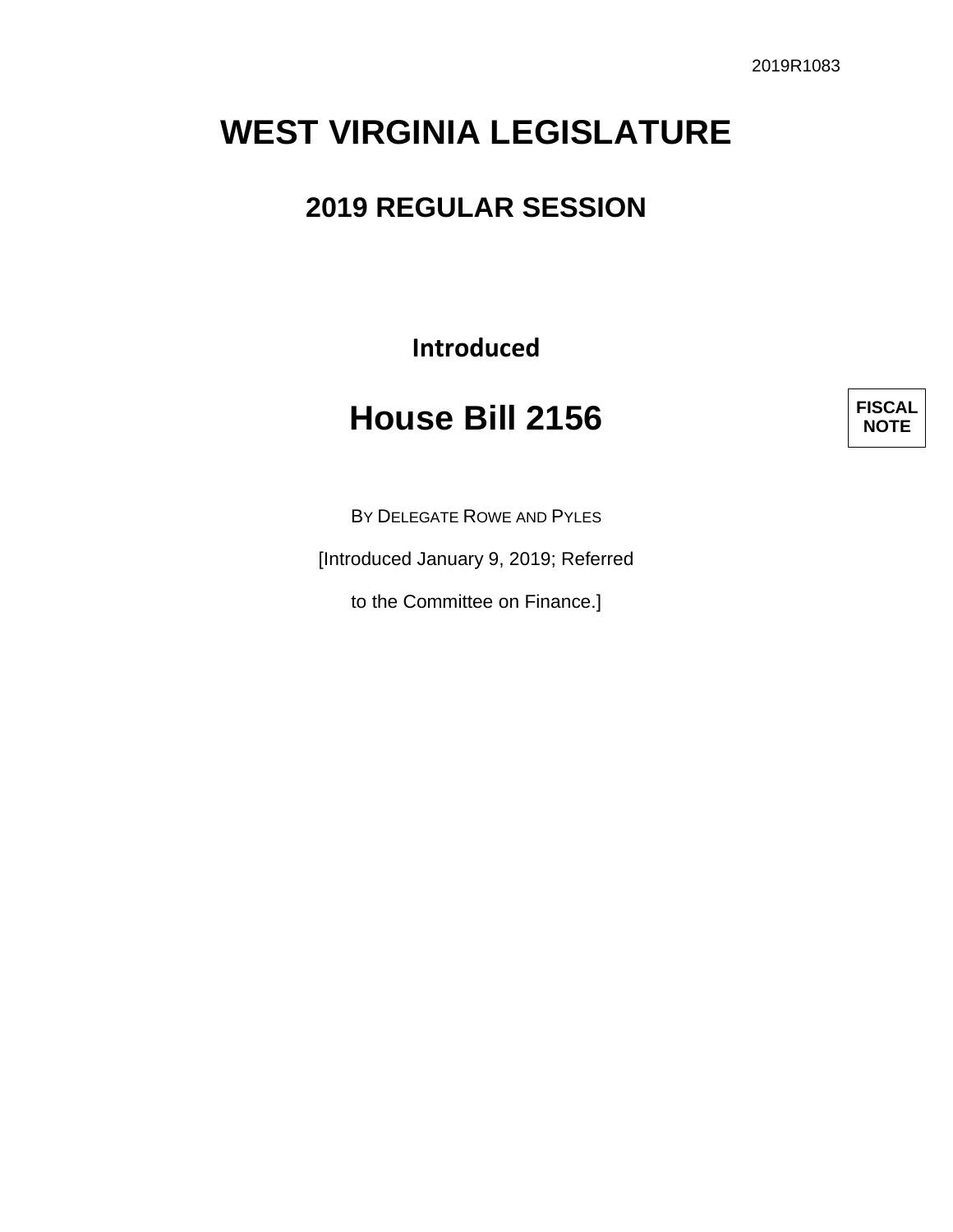A BILL to amend the Code of West Virginia, 1931, as amended, by adding thereto a new section, designated §11-21-12j; and amending said code by adding thereto a new section, designated §11-24-23h, all relating to creating a tax credit for improving facades in historic districts; providing that individuals and corporations are entitled to a 25 percent tax credit of the replacement cost of historic facades; and setting forth conditions.

*Be it enacted by the Legislature of West Virginia:*

### **ARTICLE 21. PERSONAL INCOME TAX.**

### **§11-21-12j. Tax credit for improving facades in historic districts.**

 In addition to amounts authorized to be subtracted from federal adjusted gross income pursuant to §11-21-12(c) of this code, 25 percent of the replacement cost of a facade of a building with no historic value which is located within a historic district, as that term is defined in §11-24- 23b of this code, and which is to be replaced to complement the historic facades in the district, materially improving the overall historic appearance of the district, is also an authorized modification reducing federal adjusted gross income. However, the facade replacement must complement the facades of the historic buildings within the historic district, and not degrade the 8 historic facades of the other buildings, and its design and construction plan must be approved in advance by the county commission or municipality. **ARTICLE 24. CORPORATION NET INCOME TAX.**

### **§11-24-23h. Tax credit for improving facades in historic districts.**

 The tax imposed by this article shall be offset by a credit equal to 25 percent of the replacement cost of a facade of a building with no historic value which is located within a historic district, as that term is defined in §11-24-23b of this code, and which is to be replaced to 4 complement the historic facades in the district, materially improving the overall historic 5 appearance of the district. The plan must be approved in advance by the county commission or municipality where the district is located.